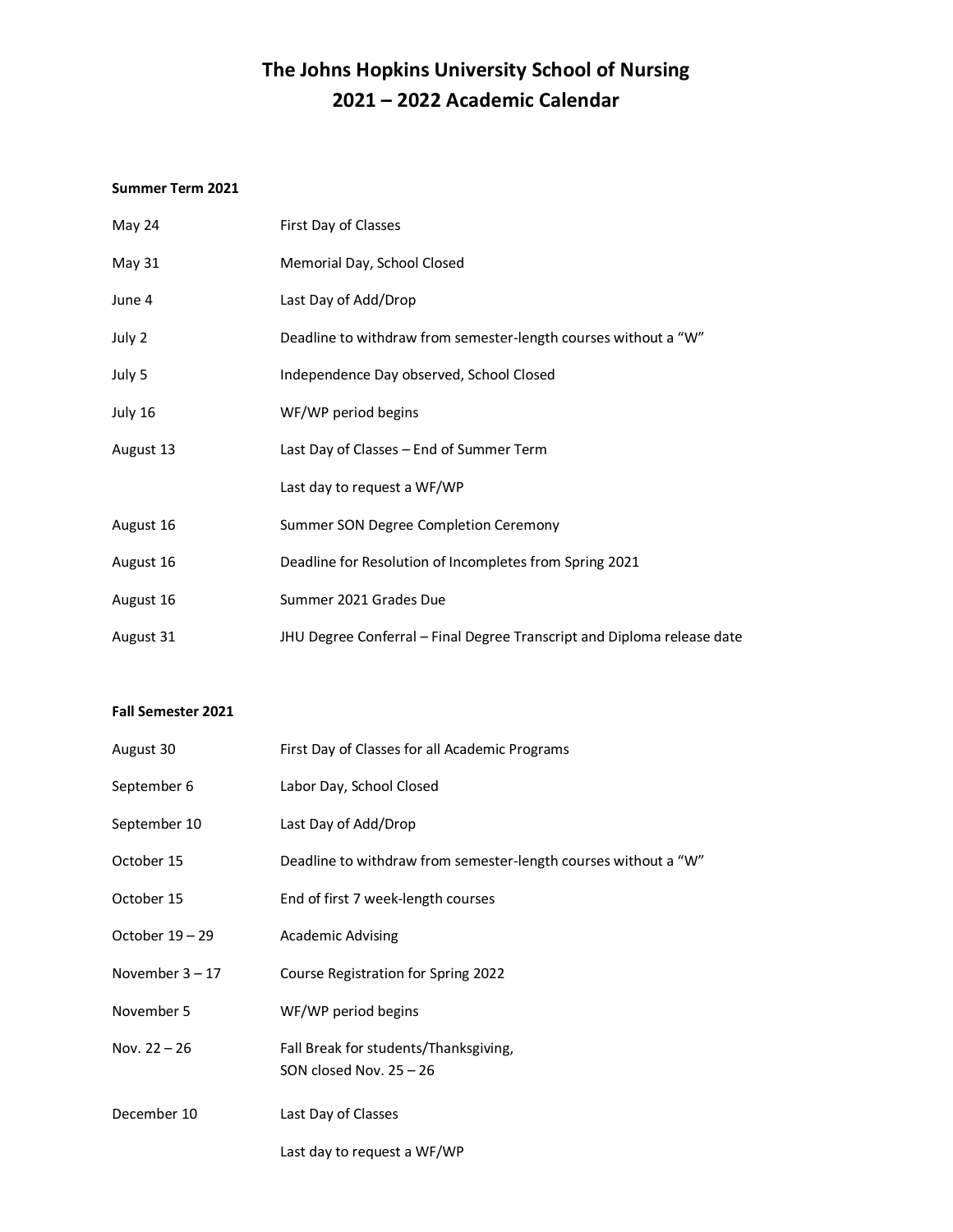| December $13 - 17$ | Final Exam Week                                                         |
|--------------------|-------------------------------------------------------------------------|
| December 17        | Deadline for Resolution of Incompletes from Summer 2020                 |
| December 20        | Fall 2020 Grades Due                                                    |
| December 31        | JHU Degree Conferral - Final Degree Transcript and Diploma release date |

## **Winter Term/Spring Semester 2022**

| January 4          | First Day of Classes for Winter Term                                                                             |
|--------------------|------------------------------------------------------------------------------------------------------------------|
| January 7          | Last Day to withdraw from Winter Term Courses without a "W"                                                      |
| January 17         | Martin Luther King Jr's Birthday Observance, School Closed                                                       |
| January 18         | End of Winter Term                                                                                               |
| January 24         | First Day of Classes for Spring Semester                                                                         |
| February 4         | Last Day of Add/Drop                                                                                             |
| March 11           | Deadline to withdraw from semester-length courses without a "W"<br>End of 7 week courses                         |
| March 21 - 25      | Spring Break, No Classes for all Programs                                                                        |
| March 28 - April 8 | <b>Academic Advising</b>                                                                                         |
| April 1            | WF/WP period begins                                                                                              |
| April 11 - 22      | Course Registration for Summer 2022                                                                              |
| April 25 - May 6   | Course Registration for Fall 2022                                                                                |
| May 6              | Last Day of Classes                                                                                              |
|                    | Last day to request a WF/WP                                                                                      |
| May 9-13           | Final Exam Week                                                                                                  |
| May 13             | Deadline for Resolution of Incompletes from Fall 2021                                                            |
| May 16             | Spring 2022 Grades Due                                                                                           |
| May - TBD          | Spring SON Degree Completion Ceremony                                                                            |
| <b>May 26</b>      | Johns Hopkins University Commencement<br>JHU Degree Conferral - Final Degree Transcript and Diploma release date |

### **Summer Term 2022**

| May $23$ | First Day of Classes        |
|----------|-----------------------------|
| May 30   | Memorial Day, School Closed |